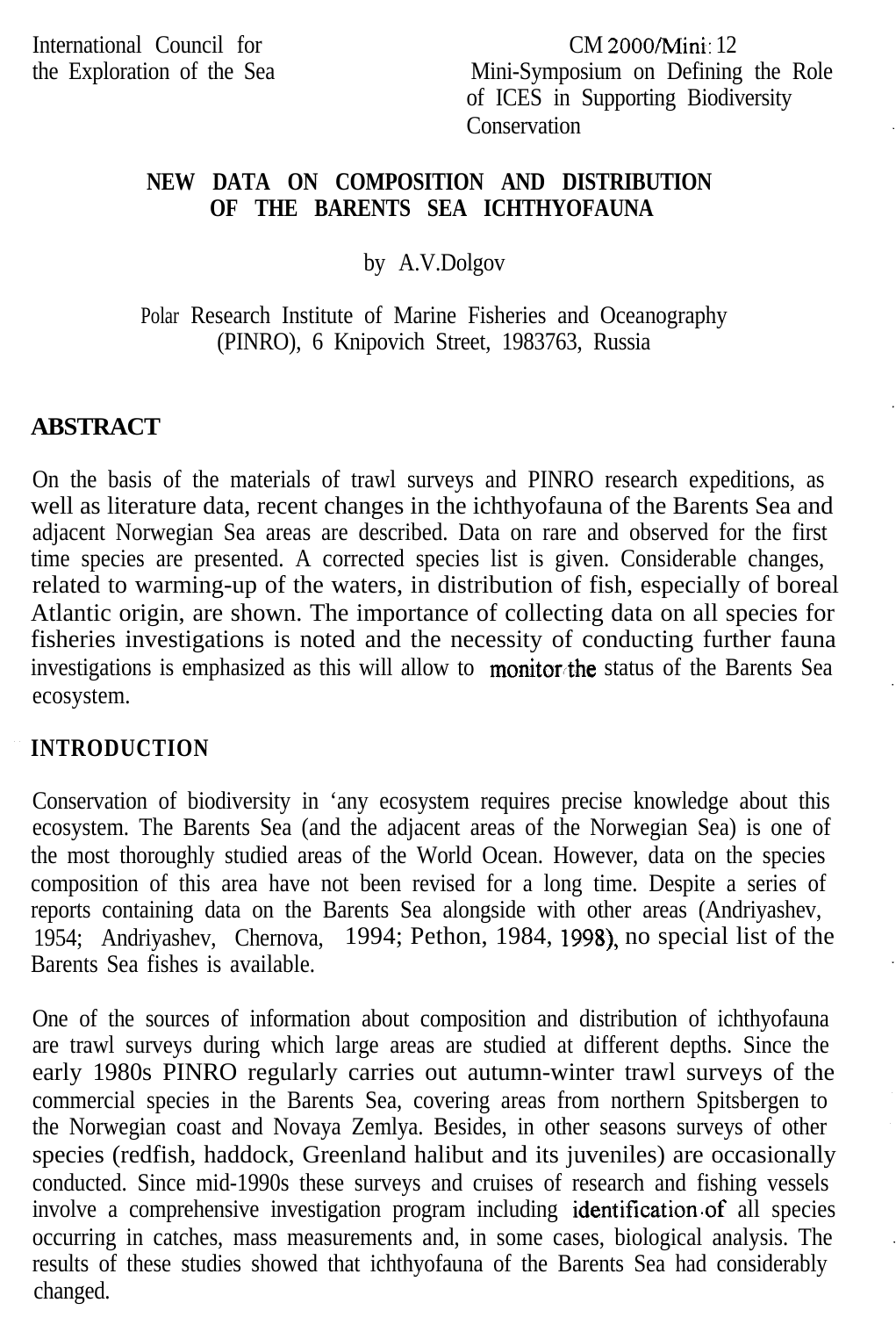The objective of this paper is to compare literature data on species composition of the mentioned region with actual data; to make a preliminary list of fish species of the Barents Sea; to reveal changes in distribution of some species.

# **MATERIALS AND METHODS**

By the Barents Sea we mean the area delimited by 82-84°N in the north; by the Murman and Norwegian coasts in the south (to  $67^{\circ}$ N); by Novaya Zemlya and Franz Josef Land in the east; by a continental slope (to approx.800-100 m depth) in the west.

Fishes were classified according to V.Eschmeyer (1990).

Occurrence of different species was estimated using Russian survey and other cruise data, as well as materials from the Russian-Norwegian database on feeding of the Barents Sea organisms (Mehl, Yaragina, 1992).

Maps of non-commercial fishes' distribution were made by the data of 2 trawl surveys conducted by PINRO: 1) trawl survey for demersal fishes stocks assessment, undertaken in October 1998-January 1999 in the area from the Norwegian coast to Spitsbergen (indicated as circles on the map); 2) trawl survey of young Greenland halibut, carried out in September 1999 (on the map - rhombs). Sites where rare species (sailray, Kolthoff's eelpout, Luetken's eelpout, megrim) were caught are shown by data from different research and research-fishing cruises.

# **RESULTS AND DISCUSSION**

## **1. Composition of ichthyofauna**

No updated list of 'the Barents Sea fishes is presently available. The report on arctic fishes, compiled by A.P.Andriyashev (1954) on the basis of the materials collected up to the 195Os, listed 149 Barents Sea (the Barents Sea, Norwegian and Spitsbergen coasts) fish species, including rare species and those for which no reliable data were available. To revise this paper, a preliminary list of arctic fishes was prepared (Andriyashev, Chemova, 1994) which, however, did not indicate the precise areas of occurrence. Hognestad and Vader (1979) give a species list for North Norway comprising 166 species some of which occurred only occasionally, in some cases several decades ago or even in the last century. Pethon's report has a number of inaccuracies (in particular, it lacks the description of such species as *Triglops nybelini, Icelus spatula, Lycodes polaris).* Whitehead et al. borrowed most data on non-target species from the paper by Andriyashev (1954).

In recent times some changes in the checklist of the Barents Sea species have taken place, including those related to description of new species. E.g., species composition of the family Liparididae (Chemova, 1991) and genus Gymnelus (Zoarcidae) (Chernova, 1998, 1999a, 1999b) in this area was completely revised. As a result, the number of species in these taxa made up 9 and 4 instead of 3 and 2, respectively. Besides, there is a possibility of finding new species of Careproctus and Liparis genera in the Barents Sea (Chernova, 1999, pers. comm.).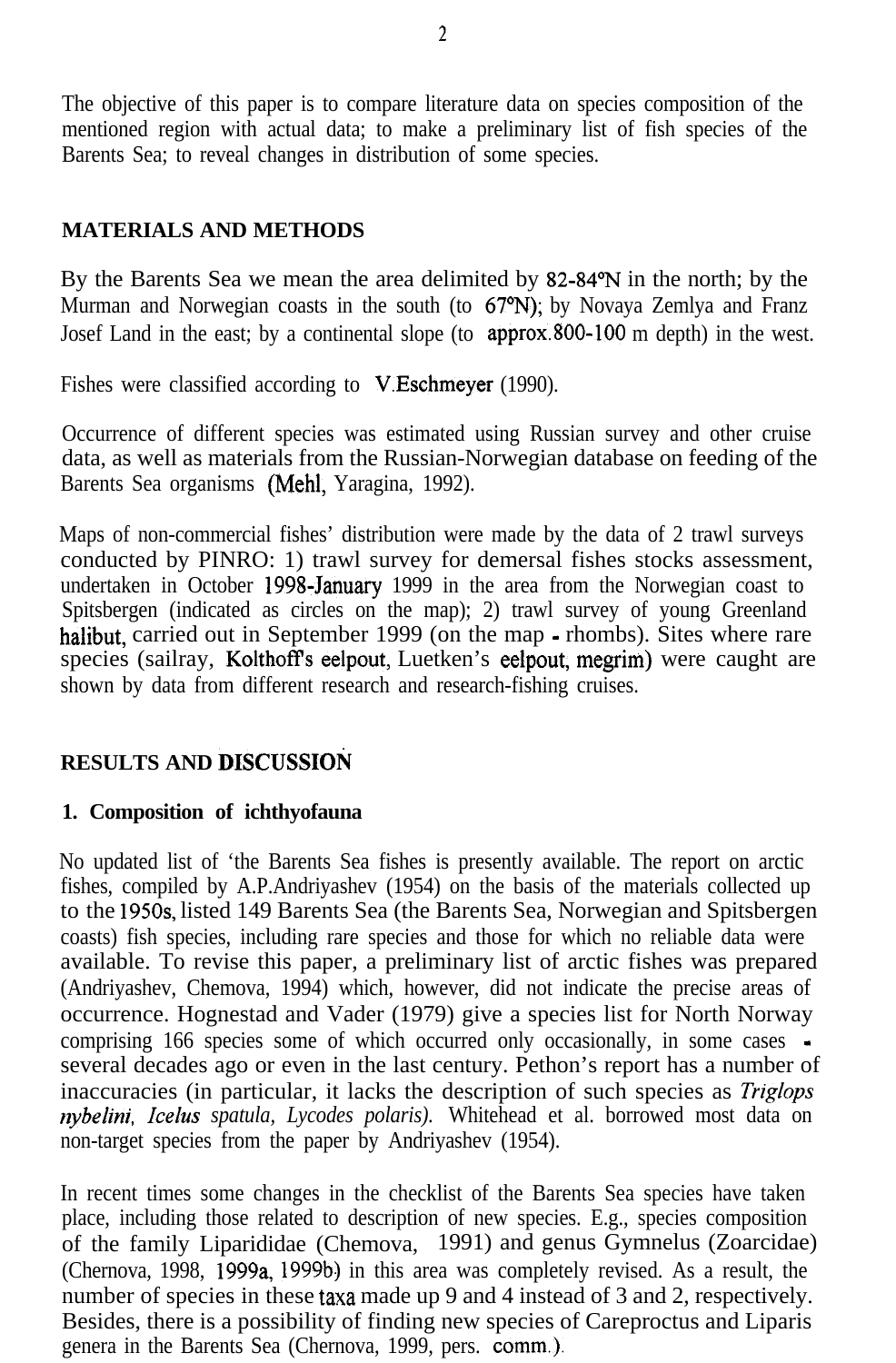During our investigations 91 species occurred in catches and 68 species - in stomachs of different fishes (Table 1).

Thus, the list of species which can occur in the Barents Sea and adjacent areas of the Norwegian Sea, comprises presently 203 species, for 40 of which more precise distribution data are required.

# **2. Distribution**

Comparison of our own and literature data on distribution of some species revealed considerable differences between these data observed in recent times. The species for which such differences are greatest can be divided into two groups.

Species of the first group are rare or poorly studied. Up to the early 1990s only some isolated cases of catching them in the Barents Sea were reported. Therefore new findings of Luetken's eelpout, Kolthoff's eelpout or Sadko's sculpin can not indicate any changes in distribution range of these species.

Changes in distribution of species from the second group, which comprises mostly boreal fishes, are related to northward extension of their distribution range caused by an increased advection of warm Atlantic waters. The northern boundary of distribution area of species formerly common in the Barents Sea shifted and their distribution area increased. E.g., Vahl's eelpout which, by A.P.Andriyashev's data, occurred up to 75"N, is now observed along the coastline of North Spitsbergen up to 8O"N (fig.2). Catches of this species at the northern boundary of its distribution made up 1-2 specimens per hour trawling, among which occurred pre-spawning mature females. Ribbon barracudina entered still further northwards. It occurred in catches taken from North Spitsbergen to Franz Josef Land (fig. 1), while earlier it had not occurred north of the Bear Island. The same was observed in such species as Norway pout, moustache sculpin (figs. l-2), blue whiting etc. Other species, due to expansion of their distribution area, appeared in the Barents Sea for the first time. E.g., sailray and megrim, which earlier did not occur above 66-67% (Hognestad, Vader, 1979; Wheeler, 1982; Pethon, 1985), are now observed up to  $70^{\circ}$  and  $74^{\circ}$ N, respectively (figs. 1, 2).

# **3. Ichthyofauna research prospects**

Interest in studies of the Barents Sea fish fauna played a key role in the expansion of such investigations. First attempts to study non-target species allowed to obtain new data on both biology (feeding, fecundity, maximum length etc.) (Dolgov, 1994) and distribution. Species were found which earlier had not occurred in the Barents Sea or were considered as rare, e.g. sailray (Dolgov, Igashov, in press), Kolthoff's eelpout (Dolgov, 1994), megrim (Dolgov, in press), Luetken's eelpout, Sadko's sculpin.

Every new expedition in the northern Barents Sea to the archipelagos Spitsbergen and Franz Josef Land extends the list of species inhabiting this area. By results of Russian investigations conducted in 1978-1984, the number of species typical of this region increased to 33 (Borkin, 1983, 1994). By preliminary data obtained in 1999, the list included 52 species and is still likely to grow (Smirnov et al., in press).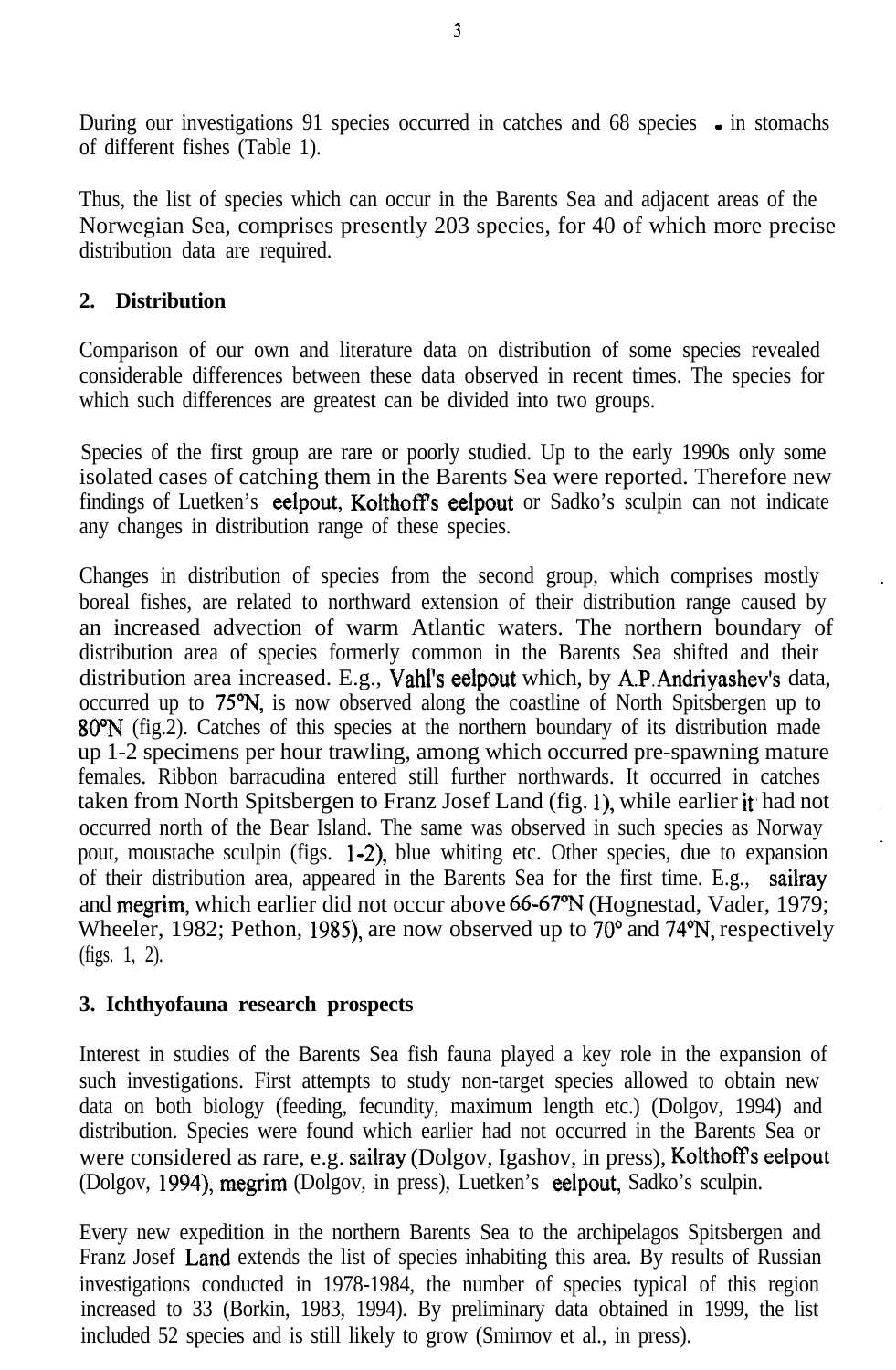The most valuable data are obtained during trawl surveys. It is therefore essential to register all species occurring in catches. At the same time, large-scale investigations on feeding of the Barents Sea fishes, conducted since mid-1980s (Mehl, Yaragina, 1992) can serve as an additional source of information about both biology and distribution of non-target species. E.g., black seasnail which did not occur in trawl catches was found in stomachs of Greenland halibut. All specimens caught were eggbearing females, and one can suggest the existence of pre-spawning aggregations of black seasnail and the possibility of its spawning.

# **CONCLUSION**

Thus, it is obvious that in the recent decades the Barents Sea ichthyofauna has experienced considerable changes related to different factors, including warming-up of waters. This, naturally, had an impact on interrelations within the ecosystem of this region. Therefore such investigations must be continued and further expanded. This will allow to obtain new data on biology and distribution of the Barents Sea fishes, as well as to revise the composition of fish fauna of this area.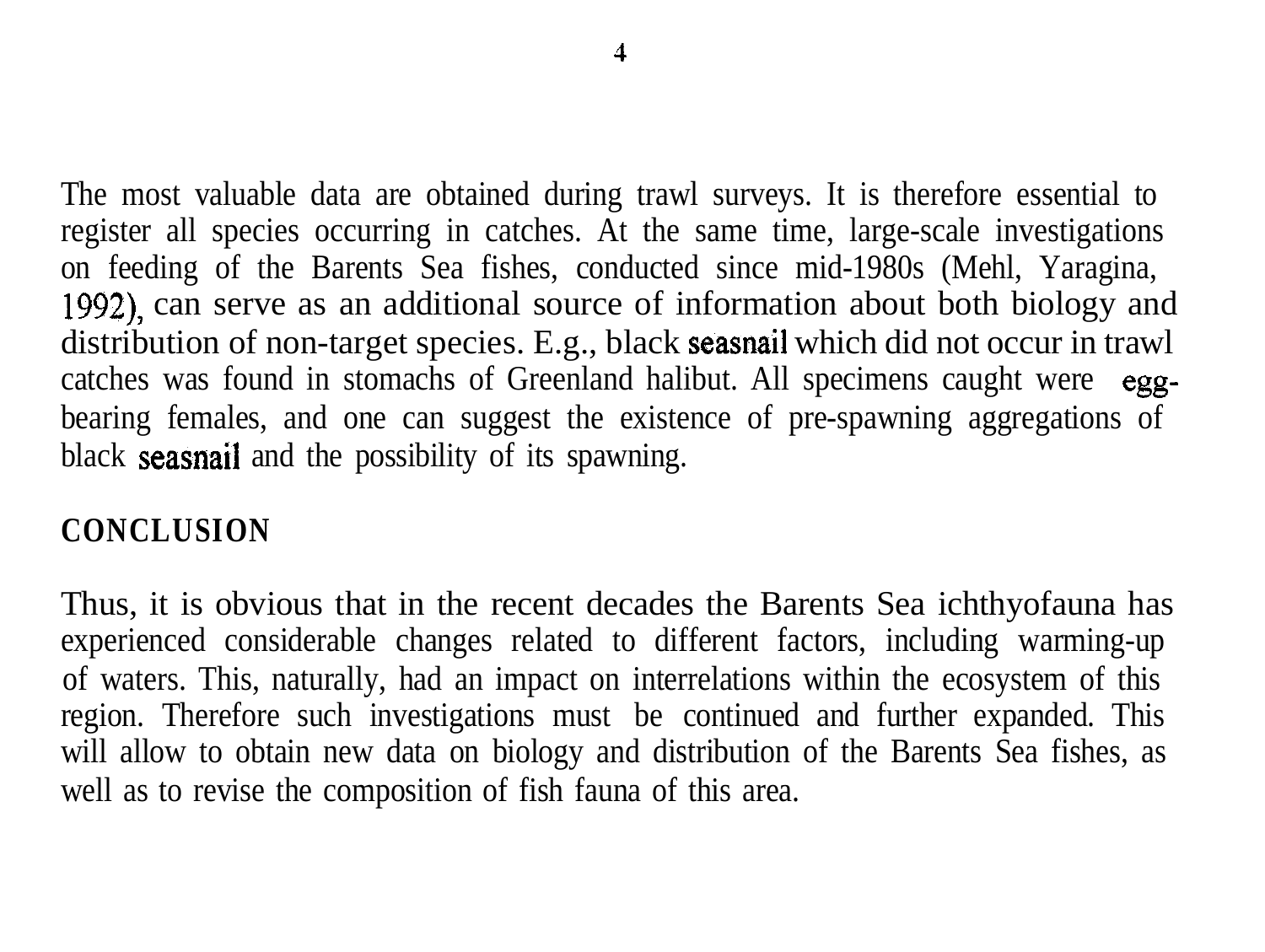#### **REFERENCES**

ANDRIYASHEV, A.P., 1954.' Fishes of the arctic seas of the USSR. Guide to identification) of USSR fauna of the Zool.Inst. of the USSR Acad.Sc. - N 53. M.; L., Acad.Sc. Press, - 566 p. (in Russian).

ANDRIYASHEV, A.P. and N.V.CHERNOVA, 1994. Annotated list of fish-shaped and fish species of the Arctic and adjacent waters. - In: Voprosy ihtiologii, 1994:34, N 4. - P. 435-456 (in Russian).

BORKIN, A.V., 1983. Results of ichthyofauna investigations off Franz Josef Land and north of Spitsbergen. - In: Investigations on biology, morphology and physiology of marine organisms. - Apatity: USSR Acad.Sc. - P. 34-42 (in Russian).

BORKIN, A.V., 1994. Ichthyofauna of the Franz Josef Land region. Fishes inhabiting coastal waters. - In: Environment and ecosystems of the Franz Josef Land (archipelago and shelf).  $\bullet$  Apatity.  $\bullet$  P. 178-185.

CHERNOVA,, N.V., 1991. Snailfishes of the Euro-Asian Arctic. - Apatity, Kola Sc.Centre of the USSR Acad.Sc. - 111 p. (in Russian).

CHERNOVA N.V., 1998. A new species of fish-doctor Gymnelus andersoni sp. nova from the Arctic seas, with a revised species characteristic of *G.retrodorsalis* Le Danois and *G.pauciporus* Anderson (Zoarcidae). In: Voprosy ihtiologii, 38:6 - P. 737-744 (in Russian).

CHERNOVA, N.V., 1999a. A new species of fish-doctor Gymnelus knipowitschi sp.<br>nova from the Arctic, with a revised description of *G.hemifasciatus* Andriashe nova from the Arctic, with a revised description of *G.hemifasciatus* Andriashev (Zoarcidae). - In: Voprosy ihtiologii, 39: 1. - P. 5-13 (in Russian).

CHERNOVA, N.V., 1999b. Four new Gymnelus (Zoarcidae) species from the Arctic. - In: Voprosy ihtiologii, 39:3. - P. 306-3 15(in Russian).

DOLGOV, A.V., 1994. Some aspects of biology of non-target fish species in the Barents Sea. - ICES CM 1994/0:12. - 23 p.

DOLGOV, A.V. New data on distribution of megrim *Lepidorhombus whiffiagonis* (Walbaum, 1792) (Scophthalmidae) in the Northeast Atlantic. In: Voprosy ihtiologii, 2000 (in press) (in Russian).

DOLGOV, A.V. and T.M.IGASHOV. New data on distribution of sailray Raja lintea Fries in the Norwegian and Barents seas. - In: Voprosy ihtiologii, 2000 (in press) (in Russian).

HOGNESTAD, P.T. and W.VADER, 1979. Saltvannsfiskene i Nord-Norge. Tromura 6, p. l-74.

MEHL, S. and N.A.YARAGlNA., 1992. Methods and results in the joint PINRO-IMR stomach sampling program. In: B.Bogstad. and S.Tjelmeland (eds.).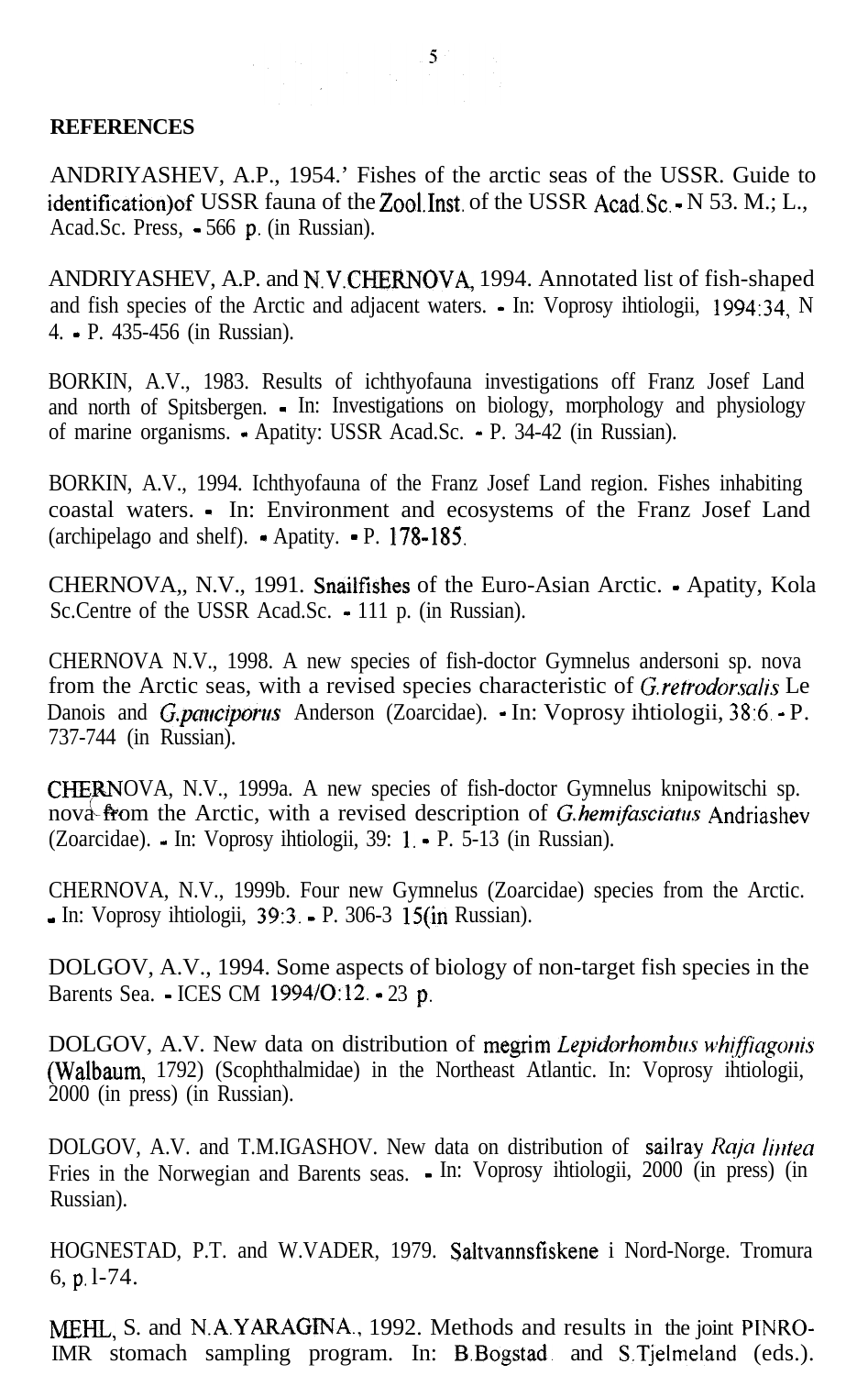Interrelations between fish populations in the Barents Sea. • Proceedings of the Fifth PINRO-IMR Symposium, Murmansk, 12-16 August 1991. - p. 5-l 6.

PETHON, P., 1985. Aschehougs store Fiskebok. - Stockholm: Aschehougs. - 447 p.

SMIRNOV, O.V., A.V.DOLGOV, V.V.GUZENKO, Yu.M.LEPESEVICH and Yu.B.OZEROV. New data on ichthyofauna and hydrological regime of waters off the archipelagos Spitsbergen and Franz Josef Land. - Proceedings of the Final Session of PINRO Scientific Council by the results of research in 19981999 (in press) (in Russian).

WHITEHEAD, P.J.P., M.-L.BAUCHOT, J.-C.HUREAU, J.NILSEN and E. TORTONESE (eds.), 1984. Fishes of the North-eastern Atlantic and Mediterranean. - Paris: UNESCO, • V.l, -P. 1-516; V.2. • P. 517-1007; V.3. -P. 1008-1473.

WHEELER, A., 1982. Guide to identification of fresh- and saitwater fishes of the North European Basin. - M., Legkaya i pishchevaya promyshlennost. - 432 p. (in Russian, transl. from Engl.).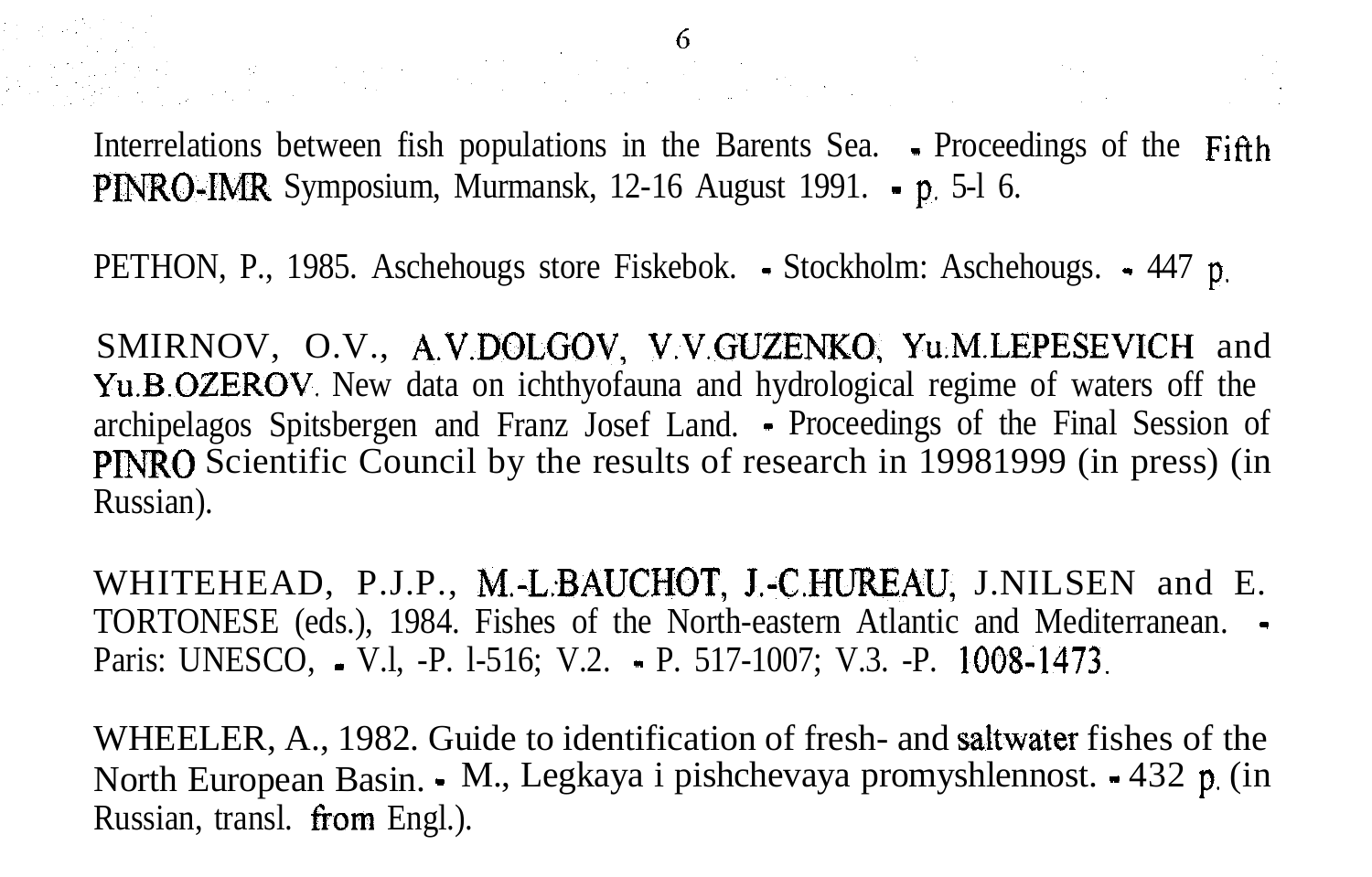|                                                                                                                                       | Occurence      | Occurence | Literature | Final                                     |
|---------------------------------------------------------------------------------------------------------------------------------------|----------------|-----------|------------|-------------------------------------------|
|                                                                                                                                       | in trawl       | in fish   | data       |                                           |
|                                                                                                                                       | catches        | stomachs  |            |                                           |
| <b>Myxini</b>                                                                                                                         |                |           |            |                                           |
| <b>Myxiniformes</b>                                                                                                                   |                |           |            |                                           |
| <b>Myxinidae</b>                                                                                                                      |                |           |            |                                           |
| Myxine glutinosa Linnaeus. 1758.<br>Cephalaspidomorphi                                                                                |                |           | ŀ          |                                           |
| <b>Petromyzontiformes</b>                                                                                                             |                |           |            |                                           |
| Petromyzontidae                                                                                                                       |                |           |            |                                           |
| Petromyzon marinus Linnaeus. 1758<br>Lampetra fluviatilis (Linnaeus. 17%)<br>Lenthenteron japonicum (Martens. 1869)<br>Elasmobranchii |                |           |            | ┾<br>$-2$                                 |
| <b>Hexanchiformes</b>                                                                                                                 |                |           |            |                                           |
| Chlamidoselachidae                                                                                                                    |                |           |            |                                           |
| Chlamydoselachus anguineus Gannan, 1884                                                                                               |                |           |            | $+(r)$                                    |
| <b>Lamniformes</b>                                                                                                                    |                |           |            |                                           |
| Lamnidae                                                                                                                              |                |           |            |                                           |
| Lamna nasus (Bonnaterre, 1788)                                                                                                        |                |           | ⊦          | $\mathbf{r}(\mathbf{r})$                  |
| Cetorhinidae                                                                                                                          |                |           |            |                                           |
| Cetorhinus maximus (Gunnerus. 1763)                                                                                                   |                |           | Ŀ          | $\mathbf{r}(\mathbf{r})$                  |
| <b>Alopiidae</b><br>Alopias vulpinus (Bonnaterre. 1788)                                                                               |                |           | $t -$      | $+2$                                      |
| <b>Carcharhiniformes</b>                                                                                                              |                |           |            |                                           |
| Scyliorhinidae                                                                                                                        |                |           |            |                                           |
| Galeus melastomus Rafinesque. 18 IO                                                                                                   |                |           |            | $\mathbf{r}(\mathbf{r})$<br>$\forall$ (r) |
| Scyliorhinus canicula (Linnaeus. 1758)<br><b>Triakidae</b>                                                                            |                |           |            |                                           |
| Galeorhinus galeus (Linnaeus. 1758)                                                                                                   |                |           |            | $\vdash(r)$                               |
| Prionas glauca (Linnaeus. 1758)                                                                                                       |                |           |            | ⊦?                                        |
| <b>Squaliformes</b>                                                                                                                   |                |           |            |                                           |
| Squatidae                                                                                                                             |                |           |            | Н?                                        |
| Etmopterus spinax (Linnaeus, 1758)<br>Somniosus microcephalus (Bloch & Sclmeider 1801)                                                | t              |           | t          |                                           |
| Squalus acanthias Linnaeus. 1758.                                                                                                     | t              |           |            |                                           |
| Rajiformes                                                                                                                            |                |           |            |                                           |
|                                                                                                                                       |                |           |            |                                           |
| Rajidae                                                                                                                               |                |           | t          |                                           |
| Bathyraja spinicauda (Jensen. 19 14)<br>Raja batis Linnaeus. 1758                                                                     | $^{+}$         |           |            |                                           |
| Raja clavata Linnaeus. 1758                                                                                                           |                |           |            |                                           |
| Raja fullonica Linnaeus. 1758                                                                                                         |                |           |            |                                           |
| Raja fyllae Luetken. 1888                                                                                                             | $^{+}$         |           | $\pmb{+}$  |                                           |
| Raja hyperborea Collett. 1879                                                                                                         | $\ddag$<br>$+$ |           |            |                                           |
| Raja lintea Fries, 1839<br>Raja oxyrinchus Linnaeus. 1758                                                                             |                |           | ÷          | $^{+}$                                    |

# Checklist of the Barents Sea fish species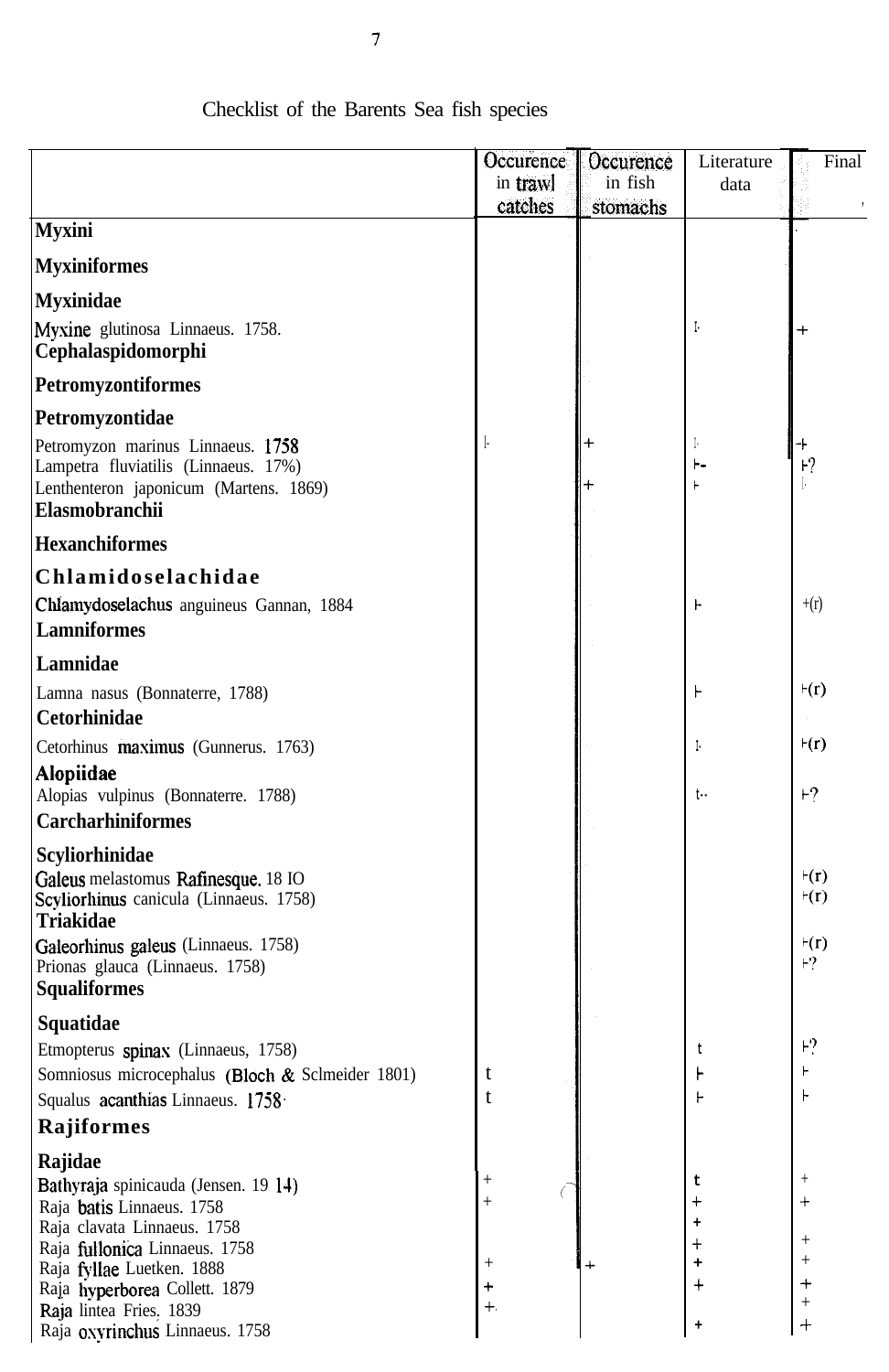| <b>Dasyatidae</b><br>Dasyatis pastinaca (Linnaeus. 1758)<br>$\mathbf{f}$ -<br>Holocephali<br><b>Chimaeriformes</b> | $+2$                      |
|--------------------------------------------------------------------------------------------------------------------|---------------------------|
|                                                                                                                    |                           |
|                                                                                                                    |                           |
|                                                                                                                    |                           |
| Chimaeridae                                                                                                        |                           |
| Chimaera monstrosa Linnaeus. 1758<br>┿<br>t                                                                        |                           |
| <b>Teleostomi</b>                                                                                                  |                           |
| <b>Notacanthiformes</b>                                                                                            |                           |
| <b>Notacanthidae</b>                                                                                               |                           |
| Notacanthus chemnitzii Bloch, 1788                                                                                 | $+(r)$                    |
| <b>Anguilliformes</b>                                                                                              |                           |
| Anguillidae                                                                                                        |                           |
| Anguilla anguilla (Linnaeus. 1758)                                                                                 | $+(r)$                    |
| Congridae                                                                                                          |                           |
| Conger conger (Linnaeus. 1733)                                                                                     | F(r)                      |
| <b>Clupeiformes</b>                                                                                                |                           |
| Clupeidae                                                                                                          |                           |
| Alosa alosa (Linnaeus. 1758)                                                                                       | $\mathsf{F}^{\mathbf{9}}$ |
| Clupea harengus Linnaeus. 1758                                                                                     |                           |
| Clupea pallasi marisalbi Berg. 1923<br>H                                                                           |                           |
| Clupea pallasii suworovi Rabinerson. 1927<br>Sprattus sprattus (Linuaeus, 1758)<br><b>3almoniformes</b>            | $-9$                      |
| <b>4rgentinidae</b>                                                                                                |                           |
| 4rgentina silus (Ascanius. 1775)                                                                                   |                           |
| Argentina sphyraena Linnaeus. 1758<br><b>D</b> smeridae                                                            |                           |
| Viallotus villosus (Mueller. 1776)<br>Salmonidae                                                                   |                           |
| Salmo salar Linnaeus. 1758                                                                                         |                           |
| Salmo trutta Linnaeus. 1758                                                                                        |                           |
| Salmo gairdneri Richardson. 1836<br>Salvelinus alpinus (Linnaeus. 1758)                                            |                           |
| Oncorhynchus gorbusha (Walbaum, 1792)<br>Г                                                                         |                           |
| Oncorhynchus keta (Walbaum, 1792)<br>Ł                                                                             |                           |
| <b>Stomiiformes</b>                                                                                                |                           |
| Sternoptychidae                                                                                                    |                           |
| $+2$<br>Argyropelecus hemigymnus Cocco, 1829                                                                       |                           |
| E<br>Argyropelecus olfersi (Cuvier, 1829)<br>F                                                                     |                           |
| Maurolicus muelleri (Gmelin, 1789)<br><b>Aulopiformes</b>                                                          |                           |
| Paralepididae                                                                                                      |                           |
| Arctozenus rissoi (Bonaparte. 1840)<br>ŀ                                                                           |                           |
| <b>Myctophiformes</b>                                                                                              |                           |
| <b>Myctophidae</b>                                                                                                 |                           |
| Benthosema glaciale (Reiuhardt. 1838)                                                                              |                           |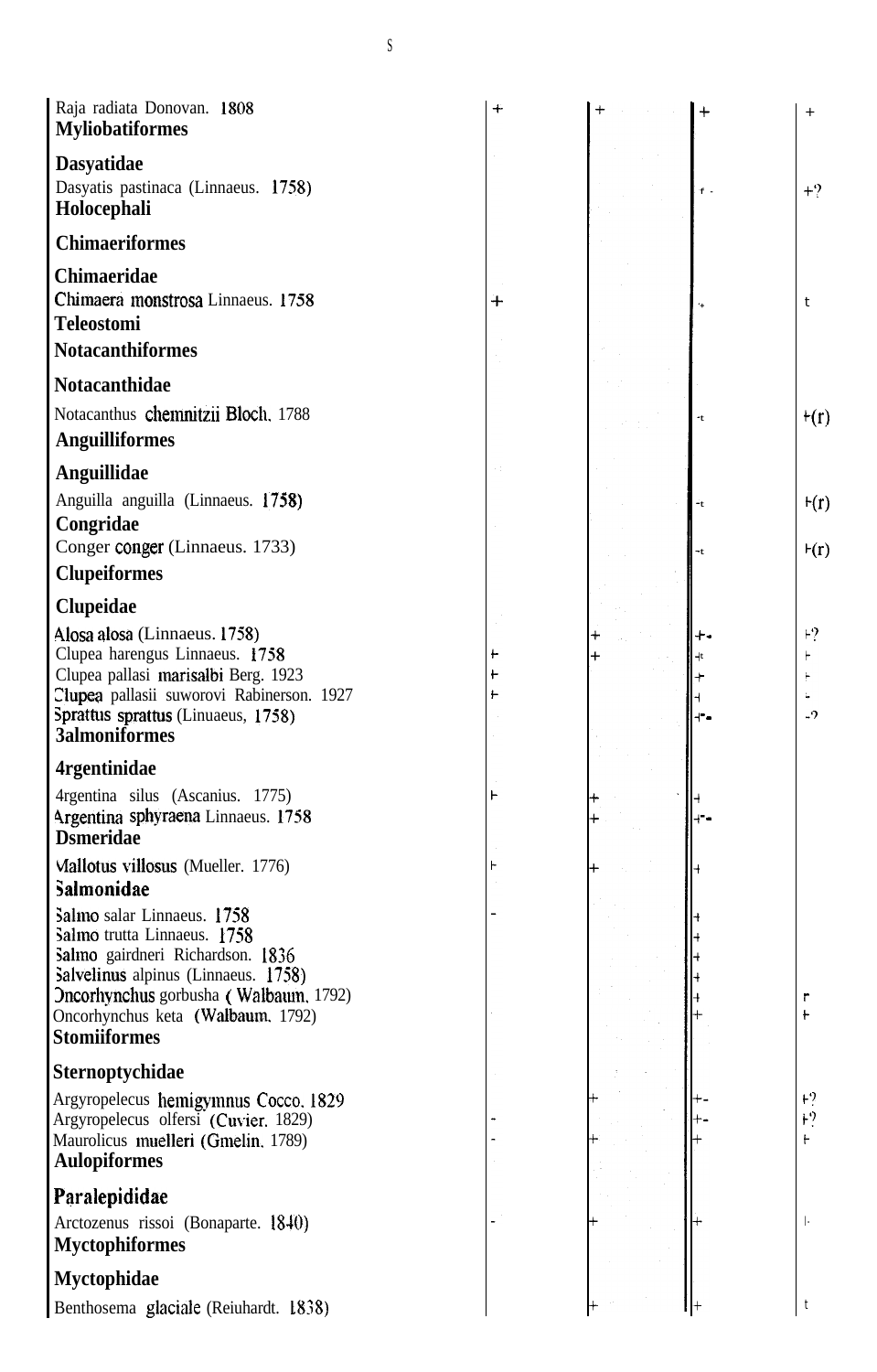| Notoscopelus kroverii Mahngren. 186 I                                              | $\ddag$              | t      |
|------------------------------------------------------------------------------------|----------------------|--------|
| <b>Gadiformes</b>                                                                  |                      |        |
| <b>Macrouridae</b>                                                                 |                      |        |
| Coryphaenoides rupestris Gunner-us, 1765                                           | $\ddag$              | t      |
| Macrourus berglax Lacepede, 18 10                                                  | $\ddag$              | t      |
| Gadidae                                                                            |                      |        |
| Arctogadus glacialis (Peters, 1874)                                                | +                    | t      |
| 3oreogadus saida (Lepechin, 1774)                                                  | $\ddag$              | t      |
| Eleginus navaga (Pallas, 18 11)                                                    | $\ddag$              | t      |
| Gadiculus argenteus thori Schmidt. 19 14                                           | $\ddag$              | t      |
| Gadus morhua Linnaeus, 1758                                                        | $\ddag$              | t      |
| Melanogrammus aeglefinus (Linnaeus, 1758)                                          | ┿<br>$\ddag$         | t<br>t |
| Merlangius merlangus (Linnaeus, 1758)<br>Micromesistius poutassou (Risso, 1826)    | $\textcolor{red}{+}$ | t      |
| Pollachius pollachius (Linnaeus, 1758)                                             | ÷                    | t      |
| Pollachius virens (Linnaeus, 1758)                                                 | ┿                    | t      |
| Theragra finnmarchica Koefoed, 1956                                                | t                    | $+2$   |
| Trisopterus esmarkii (Nilsson, 1855)                                               |                      | t      |
| <b>Trisopterus</b> luscus (Linnaeus, 1758)                                         |                      | $+?$   |
| Frisopterus minutus (Linnaeus. 1758)                                               | $+ -$                | $+?$   |
| Lotidae                                                                            |                      |        |
| 3rosme brosme (Ascanius. 1772)                                                     | t                    | t      |
| Ciliata mustela (Linnaeus, 1758)                                                   | t                    | t      |
| Ciliata septentrionalis (Collett, 1875)                                            | t                    | t      |
| Enchelyopus cimbrius (Linnaeus. 1766)<br>Gaidropsarus argentatus (Reinhardt. 1838) | t<br>$\ddagger$      | t<br>t |
| Gaidropsarus ensis (Reinhardt, 1837)                                               | +-                   | $+2$   |
| Molva dypterygia (Pennant? 1784)                                                   | t                    | t      |
| Molva molva (Linnaeus. 1758)                                                       | $\ddot{}$            | t      |
| kniceps raninus (Linnaeus, 1758)                                                   | +٠                   | $+?$   |
| Phycidae                                                                           |                      |        |
| Phycis blennoides (Bruennich. 1768)                                                | ┾╍                   | $+?$   |
| <b>Merluccidae</b>                                                                 |                      |        |
| Merluccius merluccius (Linnaeus. 1758)                                             | $\bm{+}$             | $+(r)$ |
| Lophiiformes                                                                       |                      |        |
| Lophiidae                                                                          |                      |        |
| Lophius piscatorius Linnaeus. 1758                                                 | $\ddagger$           | $+(r)$ |
| <b>4ntennariidae</b>                                                               |                      |        |
| Histrio histrio (Linnaeus. 1758)                                                   | $\ddot{}$            | $+(r)$ |
| <b>Beloniformes</b>                                                                |                      |        |
| Scomberesocidae                                                                    |                      |        |
| Scomberesox saurus saurus (Walbaum, 1792)                                          | $\ddot{}$            | $+(r)$ |
| <b>Belonidae</b>                                                                   |                      |        |
| Belone belone belone (Linnaeus. 1761)                                              | +-                   | $+(r)$ |
| <b>Lampriformes</b>                                                                |                      |        |
| Lampridae                                                                          |                      |        |
| Lampris guttatus (Bruennich, 177 l)                                                | $\ddot{}$            | $+(r)$ |
| Trachipteridae                                                                     |                      |        |
| Trachipterus arcticus (Bruennich, 177 1)                                           | $\div$               | $+(r)$ |
| Regalecidae                                                                        |                      |        |
| Regalescus glesne Ascanius, 1772.                                                  | $\ddag$              | $+(r)$ |
| <b>Beryciformes</b>                                                                |                      |        |
| <b>Berycidae</b>                                                                   |                      |        |
|                                                                                    |                      |        |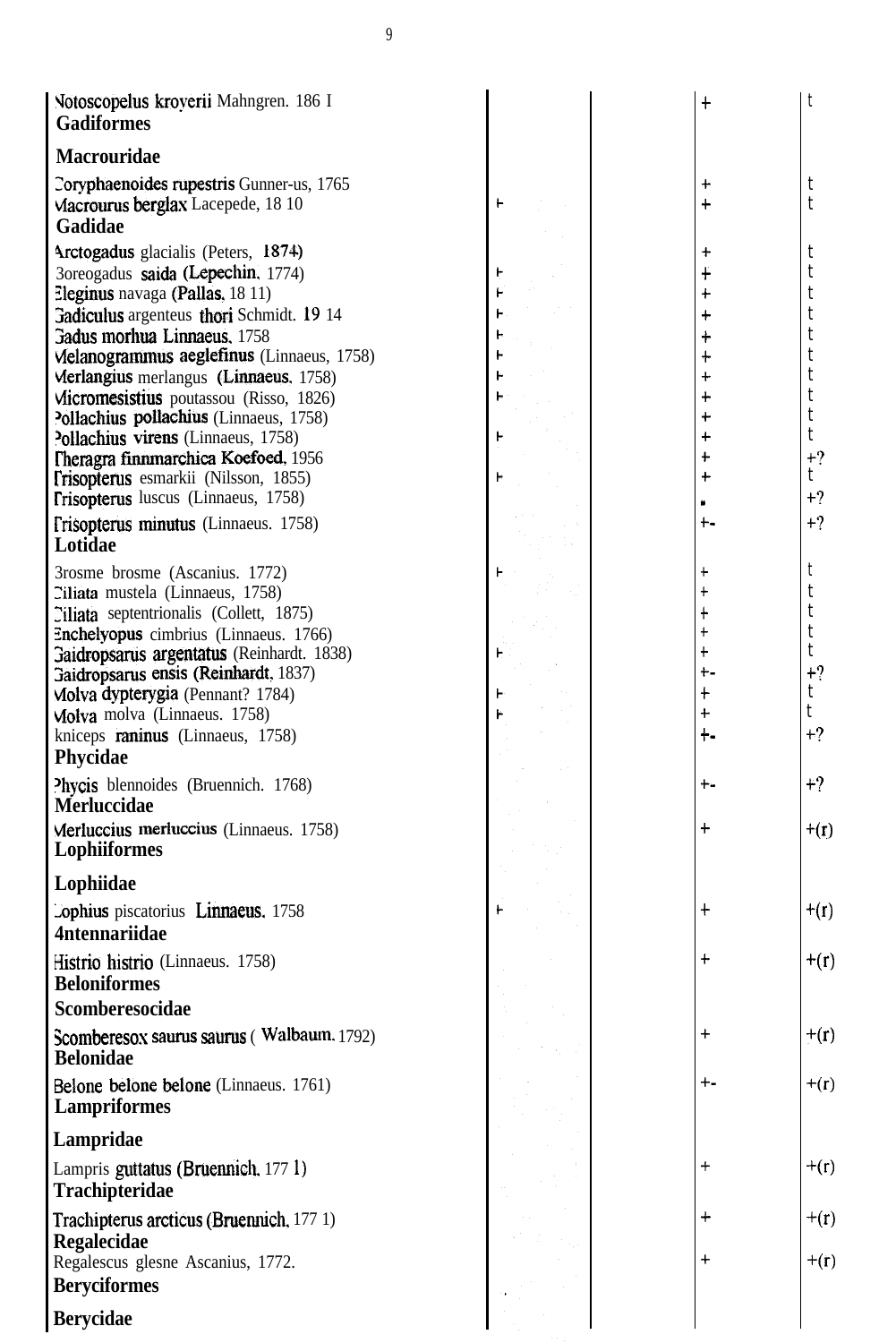| Beryx decadactylus Cuvier. 1829<br><b>Gasterosteiformes</b>                                                                                                                                                                                                                                  |                  |            |                                           | $+(r)$                                                           |
|----------------------------------------------------------------------------------------------------------------------------------------------------------------------------------------------------------------------------------------------------------------------------------------------|------------------|------------|-------------------------------------------|------------------------------------------------------------------|
| Gasterosteidae                                                                                                                                                                                                                                                                               |                  |            |                                           |                                                                  |
| Gasterosteus aculeatus Linnaeus. 1758<br>Pungitius pungitius (Linnaeus. 1758)<br>Spinachia spinachia (Liimaeus. 1758)<br><b>Syngnathiformes</b>                                                                                                                                              | $\ddot{}$        | $\ddagger$ | $\ddagger$                                | $\,{}^+$<br>$+$<br>$+$                                           |
| Syngnathidae                                                                                                                                                                                                                                                                                 |                  |            |                                           |                                                                  |
| Entelurus aequoreus (Linnaeus. 1758)<br>Nerophis lumbriciformis (Jenyns, 1835)<br>Syngnathus acus Linnaeus. 1758<br>Syngnathus typhle Linnaeus. 1758<br><b>Scorpaeniformes</b>                                                                                                               |                  |            | $\mathrm{+}$<br>$+$ -<br>$f -$<br>$\ddag$ | $+?$<br>$+2$<br>$+$ ?<br>t                                       |
| Scorpaenidae                                                                                                                                                                                                                                                                                 |                  |            |                                           |                                                                  |
| Helicolenus dactylopterus (Delaroche. 1809)<br>Sebastes marinus (Linnaeus, 1758)<br>Sebastes mentella Travin. 194 I<br>Sebastes viviparus Kroyer. 1 844<br>Triglidae<br>Eutrigla gurnardus (Linnaeus, 1758)<br>Chelidonichthys lucerna (Linnaeus, 1758)                                      | t<br>F<br>H<br>⊦ |            | $+ -$<br>t<br>t<br>t<br>+۔<br>b-          | $+2$<br>t<br>t<br>$\ddot{\mathbf{t}}$<br>t<br>$+2$               |
| Cottidae                                                                                                                                                                                                                                                                                     |                  |            |                                           |                                                                  |
| 4rtediellus atlanticus atlanticus Jordan & Evermann, 1898<br>Artediellus atlanticus europeus Knipowitch. 1907<br>4rtediellus scaber Knipowitsch, 1907<br>Gymnocanthus tricuspis (Reinhardt, 1832)                                                                                            | ۴<br>۲           |            | $t-$<br>t<br>t                            | t<br>t<br>t<br>$^\mathrm{t}$                                     |
| lcelus bicomis (Reinhardt. 1840)<br><b>Celus</b> spatula Gilbert & Burke. 1912                                                                                                                                                                                                               |                  |            | t<br>t                                    | t                                                                |
| Myoxocephalus scorpius (Linnaeus, 1758)<br>Taurulus bubalis (Euphrasen, 1786)<br>Taurulus lilljeborgi (Collett. 1875)<br>Triglopsis quadricornis (Linnaeus. 1758)<br>Triglops murrayi Guenther. 1888<br>Triglops nybelini Jensen. 1944<br>Triglops pingeli Reinhardt. 1830<br>Psychrolutidae | H                |            | t<br>۲                                    | $^\mathrm{t}$<br>$^\mathrm{t}$<br>$\vdash$<br>$^\mathrm{t}$<br>t |
| Cottunculus microps Collett. 1875                                                                                                                                                                                                                                                            |                  |            |                                           |                                                                  |
| Cottunculus sadko Essipov. 1937<br>Qgonidae                                                                                                                                                                                                                                                  |                  |            | $t-$                                      |                                                                  |
| Agonus cataphractus (Linnaeus, 1738)<br><b>Leptagonus</b> decagonus (Bloch $\&$ Schneider, 1801)<br>Ulcina oh-ikii (Luetken. 1876)<br>Cyclopteridae                                                                                                                                          |                  |            |                                           | τ                                                                |
| Cyclopteropsis jordani Soldatov, 1929                                                                                                                                                                                                                                                        |                  |            |                                           | ۲?                                                               |
| Cyclopteropsis macalpini (Fowler. 191-l)<br>Cyclopterus lumpus Linnaeus. 1758<br>Eumicrotremus derjugini Popov. 1926                                                                                                                                                                         |                  |            |                                           |                                                                  |
| Eumicrotremus spinosus (Mueller. 1777)                                                                                                                                                                                                                                                       |                  |            |                                           |                                                                  |
| Liparididae<br>Careproctus longipinnis Burke. 19 12<br>Careproctus micropus (Guenther. 1887)<br>Careproctus ranula (Goode and Bean. 1880)<br>Careproctus reinhardti (Kroyer. 1862)<br>Liparis fabricii Kroyer. 1847                                                                          |                  |            |                                           |                                                                  |
| Liparis gibbus Bean. 1881<br>Liparis liparis (Linnaeus. 1766)                                                                                                                                                                                                                                |                  |            |                                           |                                                                  |

Ŷ,

 $\ddot{\phantom{a}}$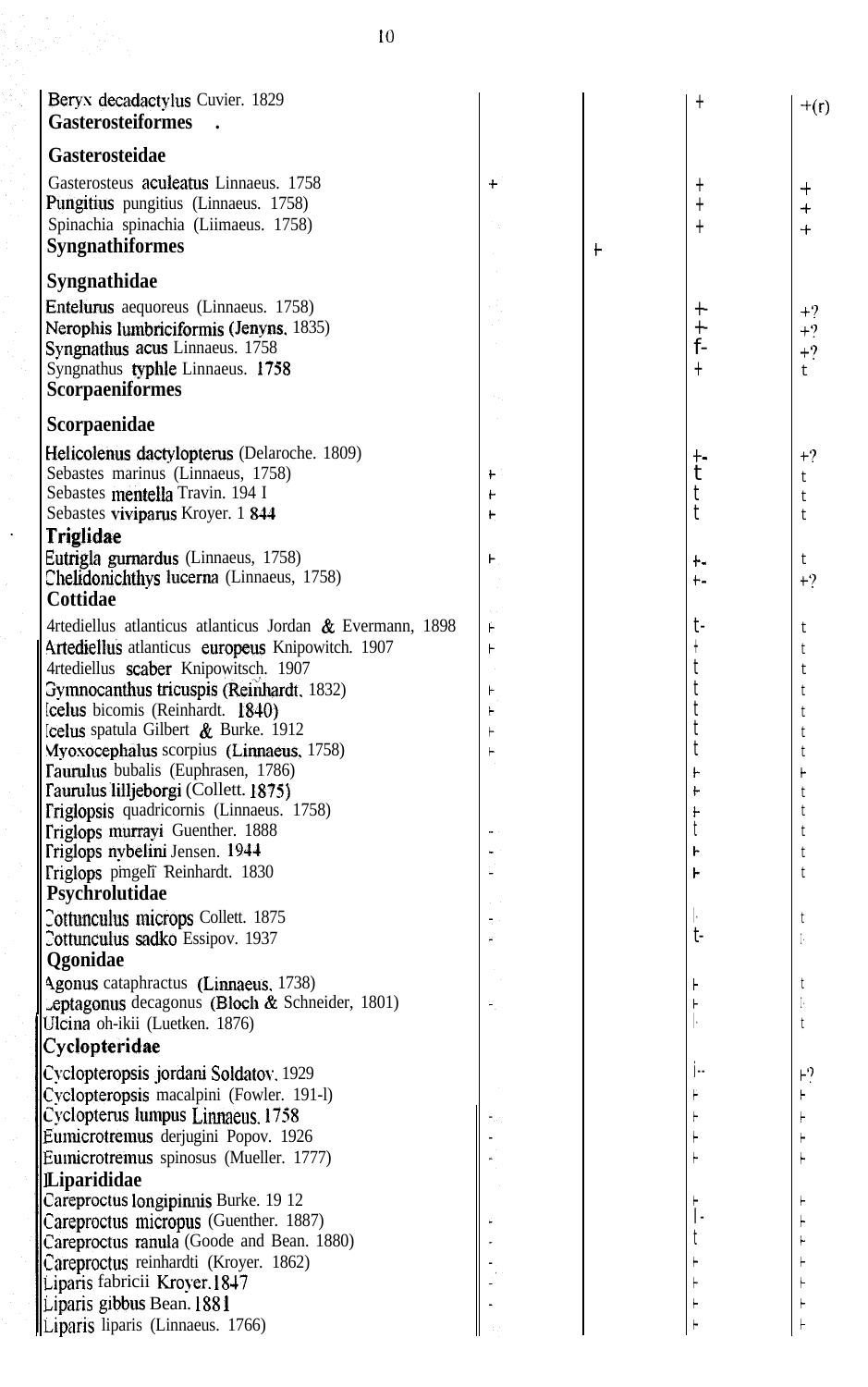| Liparis montagui (Donovan. 1805)<br>Liparis tunicatus Reinhardt. 1837<br>Paraliparis bathybius (Collett. 1879)<br>Rodichthys regina Collett. 1879<br><b>Perciformes</b> | $\ddagger$<br>$\ddagger$ | $\ddot{}$ | $\ddot{}$<br>$^{+}$<br>$^{+}$ | $^+$<br>$\ddot{}$<br>$\qquad \qquad +$<br>$+$ |
|-------------------------------------------------------------------------------------------------------------------------------------------------------------------------|--------------------------|-----------|-------------------------------|-----------------------------------------------|
| <b>Bramidae</b>                                                                                                                                                         |                          |           |                               |                                               |
| Brama brama (Bonnaterre. 1788)<br>Pterycombus brama Fries. 1837<br>Taractes asper Lowe. 1843<br>Callionymidae                                                           |                          |           | $\,^+$<br>$\ddot{}$<br>$^{+}$ | $+(r)$<br>$+(r)$<br>$+(r)$                    |
| Callionymus lyra Linnaeus, 1758<br>Caran'gidae                                                                                                                          |                          |           | +-                            | $+2$                                          |
| Trachurus trachurus (Linnaeus. 1758)<br><b>Gempylidse</b>                                                                                                               |                          |           | t                             | $+(r)$                                        |
| Nesiarchus nasutus Johnson. 1862                                                                                                                                        |                          |           | t –                           | $+?$                                          |
| <i><b>Zoarcidae</b></i>                                                                                                                                                 |                          |           |                               |                                               |
| Gymnelis andersoni Chemova, 1998<br>Gymnelis esipovi Chemova, 1999                                                                                                      |                          |           | ÷                             | t                                             |
| Gymnelis knipowitschi Chemova.' 1999<br>Gymnelis retrodorsalis Le Danois. 19 13                                                                                         |                          |           |                               | t                                             |
| Gymnelis taeniatus Chemova. 1999                                                                                                                                        |                          |           | t                             | t<br>t                                        |
| Lycenchelys kolthoffi Jensen. 1903                                                                                                                                      |                          |           | ⊦                             | ۲                                             |
| Lycenchelys muraena (Collett. 1878)                                                                                                                                     |                          |           | ۲                             |                                               |
| Lycenchelys platyrhinus (Jensen, 190 1)                                                                                                                                 |                          |           | ۲.                            | ⊦?                                            |
| Lycenchelys sarsii (Collett, 187 1)                                                                                                                                     |                          |           |                               |                                               |
| Lycodes esmarki Collett. 1875<br>Lycodes eudipleurostictus Jensen. 190 1                                                                                                |                          |           |                               |                                               |
| Lycodes frigidus Collett, 1878                                                                                                                                          |                          |           |                               |                                               |
| Lycodes jugoricus Knipowitch. 1906                                                                                                                                      |                          |           |                               | $-7$                                          |
| Lycodes luetkeni Collett. 1880                                                                                                                                          |                          |           |                               |                                               |
| Lycodes pallidus Collett, 1878<br>Lycodes polaris (Sabine. 1824)                                                                                                        |                          |           |                               |                                               |
| Lycodes reticulatus Reinhardt. 1835                                                                                                                                     |                          |           |                               |                                               |
| Lycodes rossi Malmgren. 1864                                                                                                                                            |                          |           |                               |                                               |
| Lycodes seminudis Reinhardt. 1837                                                                                                                                       |                          |           |                               |                                               |
| Lycodes squamiventer Jensen. 1904                                                                                                                                       |                          |           |                               | .9                                            |
| Lycodes vahli gracilis Sars. 1867                                                                                                                                       |                          |           |                               |                                               |
| L. ycodonus flagellicauda (Jensen. 190 I)<br>Zoarces viviparus (Linnaeus, 1758)                                                                                         |                          |           |                               |                                               |
| <b>Stichaeidae</b>                                                                                                                                                      |                          |           |                               |                                               |
| C'hirolophis ascanii (Walbaum, 1792)                                                                                                                                    |                          |           |                               |                                               |
| Lumpenidae                                                                                                                                                              |                          |           |                               |                                               |
| Amisarchus medius (Reinhardt. 1838)                                                                                                                                     |                          |           |                               |                                               |
| Lumpenus fabricii (Valenciennes, 1836)                                                                                                                                  |                          |           |                               |                                               |
| Lumpenus lumpretaeformis (Walbaum, 1792)                                                                                                                                |                          |           |                               |                                               |
| Leptoclinus maculatus (Fries. 1837)                                                                                                                                     |                          |           |                               |                                               |
| P'holidae                                                                                                                                                               |                          |           |                               |                                               |
| Pholis gunnellus (Linnaeus. 1758)<br><b>Anarhichadidae</b>                                                                                                              |                          |           |                               |                                               |
| Anarhichas denticulatus Krover, 1845                                                                                                                                    |                          |           |                               |                                               |
| <b>Anarhichas</b> lupus Linnaeus. 1758                                                                                                                                  |                          |           |                               |                                               |
| Anarhichas minor Olafsen. 1772                                                                                                                                          |                          |           |                               |                                               |
| ∕4mmodytidae                                                                                                                                                            |                          |           |                               |                                               |
| Ammodytes marinus Raitt. 1934.<br>Ammodytes tobianus Linnaeus. 1758<br><b>Hyperoplus</b> lanceolatus (Sauvage, 1824)                                                    |                          |           |                               |                                               |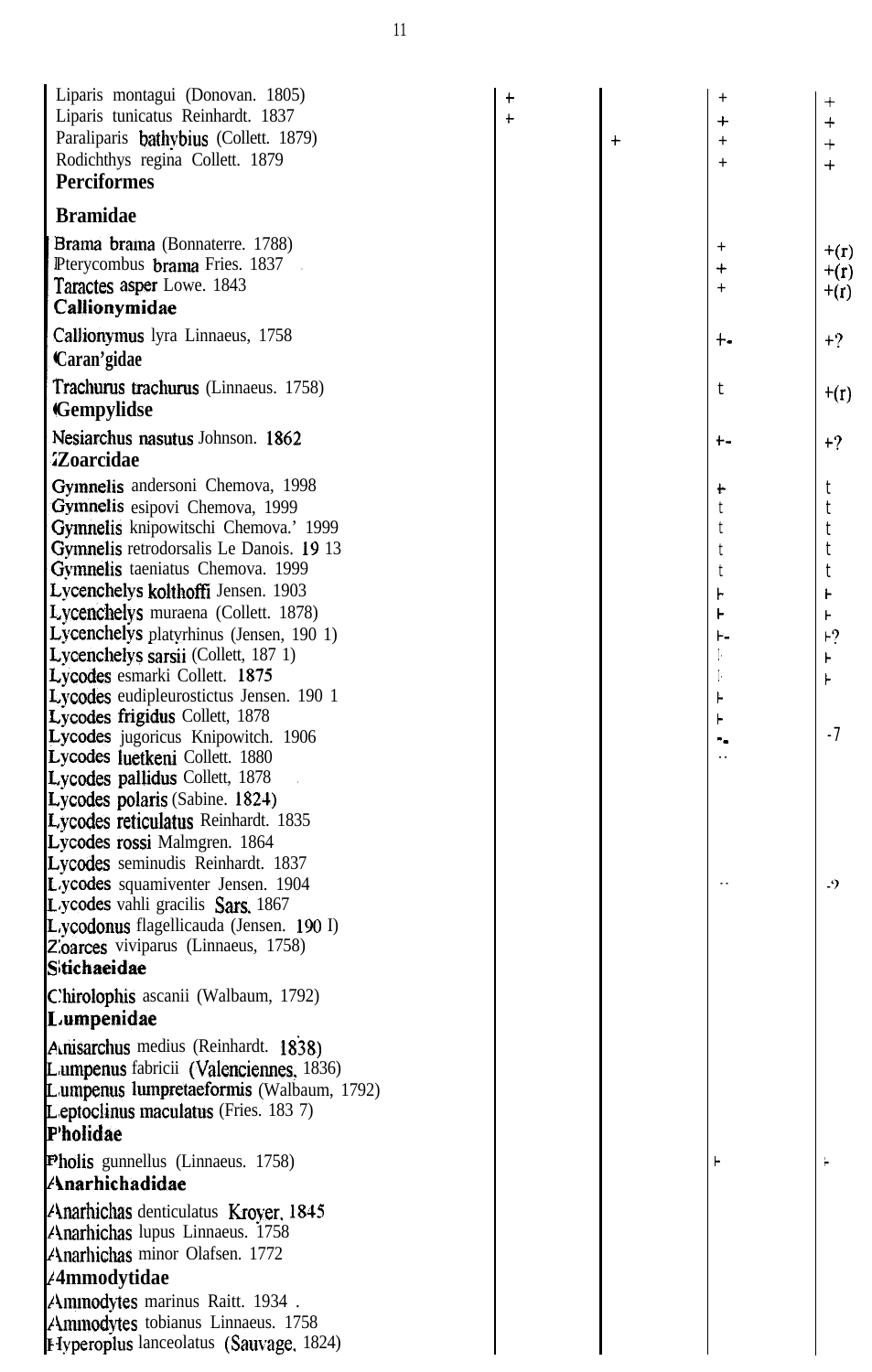| <b>Trichiuridae</b>                                                      |  |               |                      |
|--------------------------------------------------------------------------|--|---------------|----------------------|
| Aphanopus carbo Lowe. 1893                                               |  | $+ -$         | $+?$                 |
| Bentodesmus elongatus (Clarke. 1879)                                     |  | $+ -$         | $+2$                 |
| Xiphidne                                                                 |  |               |                      |
| Xiphias gladius Linnaeus. 1758                                           |  | $\ddag$       | $+(r)$               |
| Scombridae                                                               |  |               |                      |
| Scomber scombrus Linnaeus. 1758                                          |  | $\pm$         |                      |
| Thunnus thunnus (Linnaeus. 1758)                                         |  | $\ddag$       | $+(r)$<br>$+(r)$     |
| <b>Sparidae</b>                                                          |  |               |                      |
| Pagellus bogarevo (Bruennich. 1768)                                      |  | +-            | $+2$                 |
| Spondyliosoma cantharus (Linnaeus. 1758)                                 |  | $+ -$         | $+2$                 |
| Centrolophidae                                                           |  |               |                      |
| Centrolophus niger (Gmelin. 1788)                                        |  | +-            | $+2$                 |
| Schedophilus medusophagus Cocco, 1839                                    |  | $+ -$         | $+2$                 |
| Gobiidae                                                                 |  |               |                      |
| Crystallogobius linearis (Dueben, 1845)                                  |  | +-            | $+?$                 |
| Gobiosculus flavescens (Fabricius. 1779)                                 |  | $\ddot{}$     | $+?$                 |
| Pomatoschistus minutus (Pallas, 1770)                                    |  | $+$           | $+?$                 |
| Pomatoschistus norvegicus (Collett. 1902)                                |  | $\ddag$       | $+2$                 |
| Labridae                                                                 |  |               |                      |
| Ctenolabrus rupestris (Linnaeus, 1758)                                   |  | ┿╍            | $+2$                 |
| <b>Moronidae</b>                                                         |  |               |                      |
| Dicentrarchus labrax (Linnaeus. 1758)                                    |  |               |                      |
| Polyprion americanus (Bloch & Sclmeider, 1 80 1)                         |  | $+ -$<br>+-   | $+2$<br>$+2$         |
| <b>Mugilidae</b>                                                         |  |               |                      |
|                                                                          |  |               |                      |
| Chelon labrosus (Risso. 1826)                                            |  | $+ -$         | $+2$                 |
| <b>Pleuronectiformes</b>                                                 |  |               |                      |
| Scophthslmidne                                                           |  |               |                      |
|                                                                          |  |               |                      |
| Lepidorhombus whiffiagonis (Walbaum, 1792)                               |  | +.            | $+(r)$               |
| Phrynorhombus norvegicus (Guenther. 1862)                                |  | $\ddag$       | t.                   |
| Psetta maxima (Linnaeus, 1758)                                           |  | 4             | $+2$                 |
| Scophthalmus rhombus (Linnaeus, 1758)                                    |  | +-            | $+2$<br>$+2$         |
| Zeugopterus punctatus (Bloch, 1787)<br>Pleuronectidae                    |  | $\bm{+}$      |                      |
|                                                                          |  |               |                      |
| Glyptocephalus cynoglossus (Linnaeus, 1758)                              |  | $^\mathrm{+}$ | $\ddot{}$            |
| Hippoglossoides platessoides (Fabricius. 1780)                           |  |               |                      |
| Hippoglossus hippoglossus (Linnaeus. 1758)                               |  |               | $\ddot{}$            |
| Limanda limanda (Linnaeus. 1758)                                         |  |               | t                    |
| Liopsetta glacialis (Pallas, 1776)                                       |  |               | $\textcolor{red}{+}$ |
| Microstomus kitt (Walbaum. 1792)                                         |  |               | $\ddag$              |
| Platichthys flesus (Linnaeus. 1758)                                      |  |               | $\ddag$<br>$\pm$     |
| Pleuronectes platessa Linnaeus. 1758                                     |  |               | $+$                  |
| Reinhardtius hippoglossoides (Walbaum. 1792)<br><b>Tetraodontiformes</b> |  |               |                      |
|                                                                          |  |               |                      |
| <b>Molidae</b>                                                           |  |               |                      |
| Mola mola (Linnaeus. 1758)                                               |  | $+$           | $+(r)$               |
|                                                                          |  |               |                      |

+ literature references are available. the species is found in  $\iota$  catches or sto. Barents Sea the

f- controversial data: the species is regarded as occurring in the Barents Sea in some papers and absent in the Barents Sea  $\cdot$  in other ones<br>+? occurrence in the Barents Sea ha

occurrence in the Barents Sea has to be confinned

 $+(r)$  occasional occurrence in the Barents Sea. the species is usually brought in by warm currents the species is not mentioned as occurring in the Barents Sea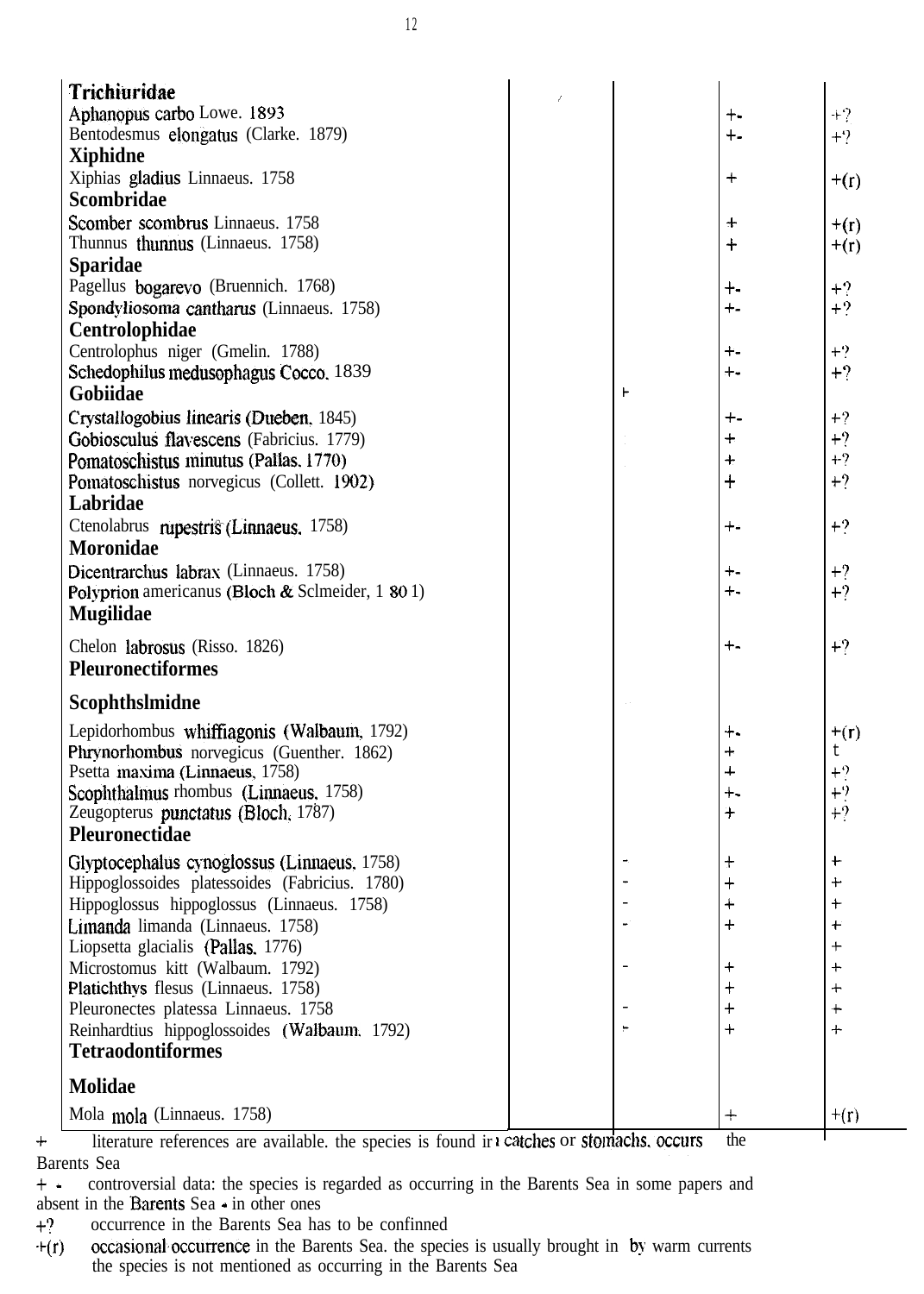